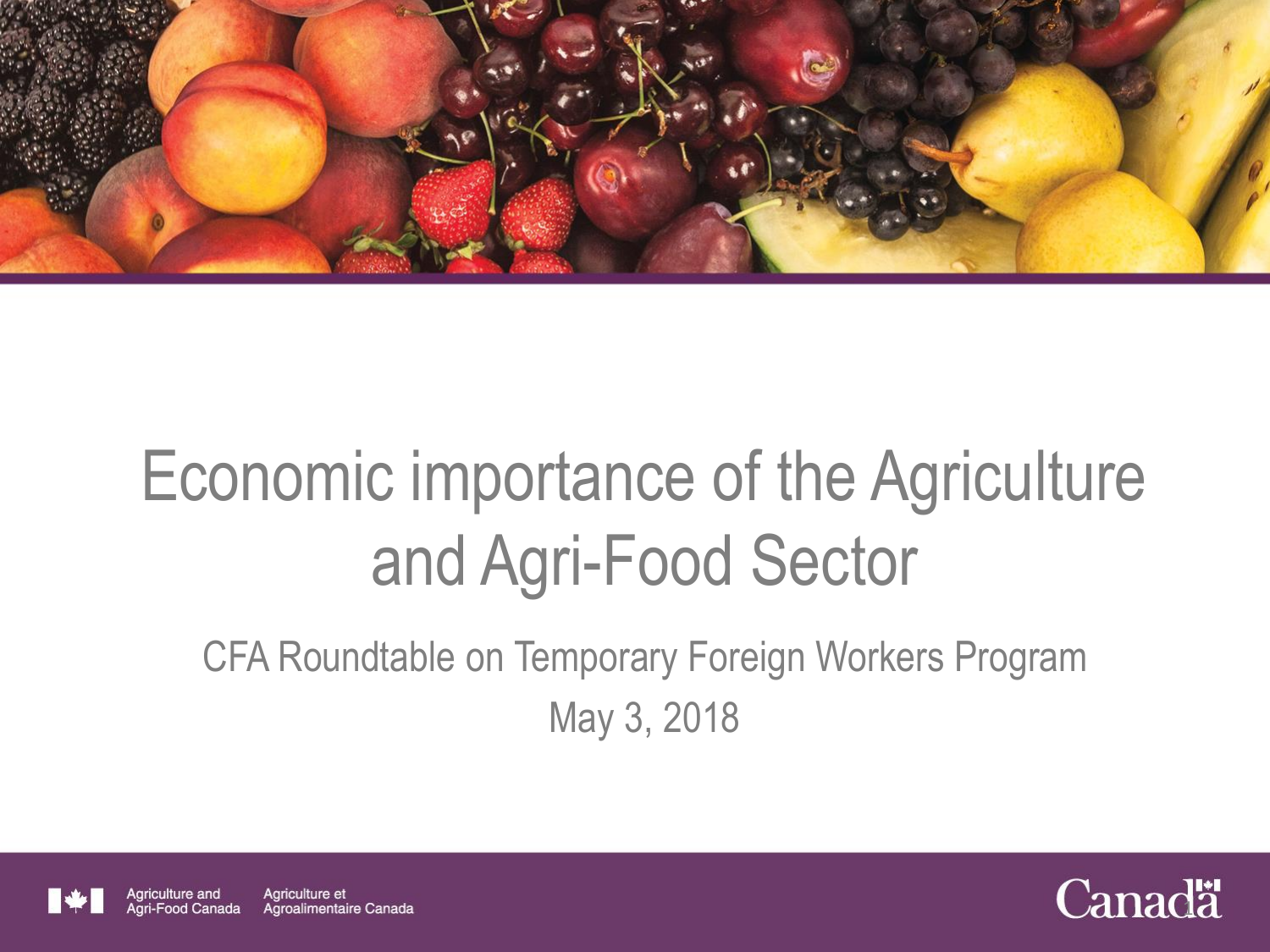## **The agriculture and agri-food system is a major contributor to the Canadian economy**

- In 2016, the agriculture and agri-food system (AAFS) accounted for 6.7% of Canada's GDP or \$111.9 billion. The AAFS employed approximately 2.3 million people.
- Growth in the primary agriculture and food and beverage processing industries is crucial, as the sector strives to reach ambitious export goals of \$75 billion by 2025.



Source: Statistics Canada and AAFC calculations.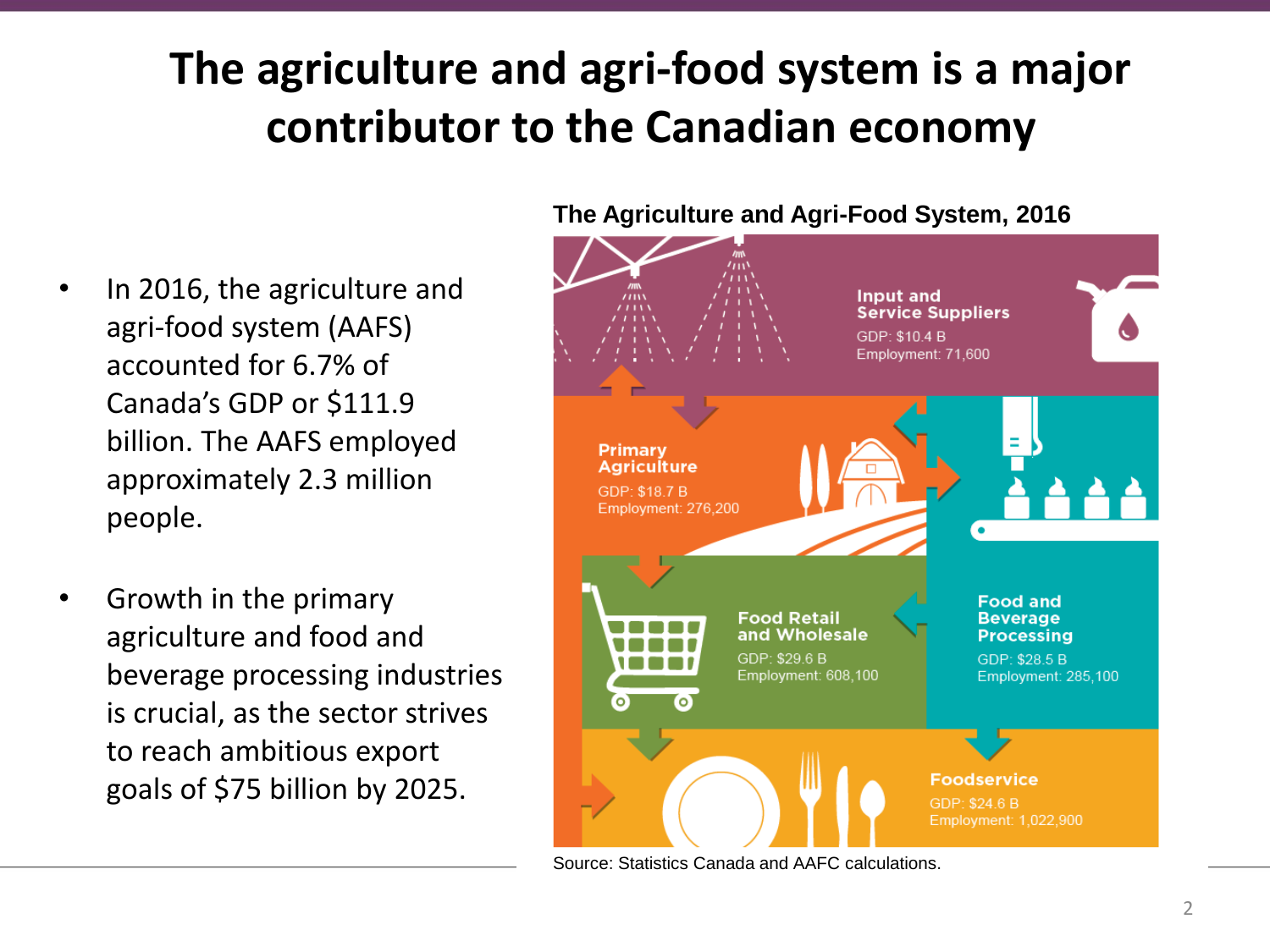### **The sector's contribution to GDP continues to increase**



Source: Statistics Canada and AAFC calculations. Notes: (1) Data is preliminary and subject to revisions. (2) Components may not add up due to rounding.

Source: Statistics Canada and AAFC calculations. Note: Data is preliminary and subject to revisions.

- The food and beverage processing industry share of AAFS GDP reached \$28.5 billion (1.7% of Canada's total GDP), and the primary agriculture industry \$18.7 billion (1.1% of total GDP).
- GDP in the AAFS grew by 11% from 2012 to 2016. In comparison, GDP accross all sectors of the Canadian economy grew by 7.8% over the same time period.

Dominic Barton of the Advisory Committee on Economic Growth identified agriculture and agri-food as a key growth sector.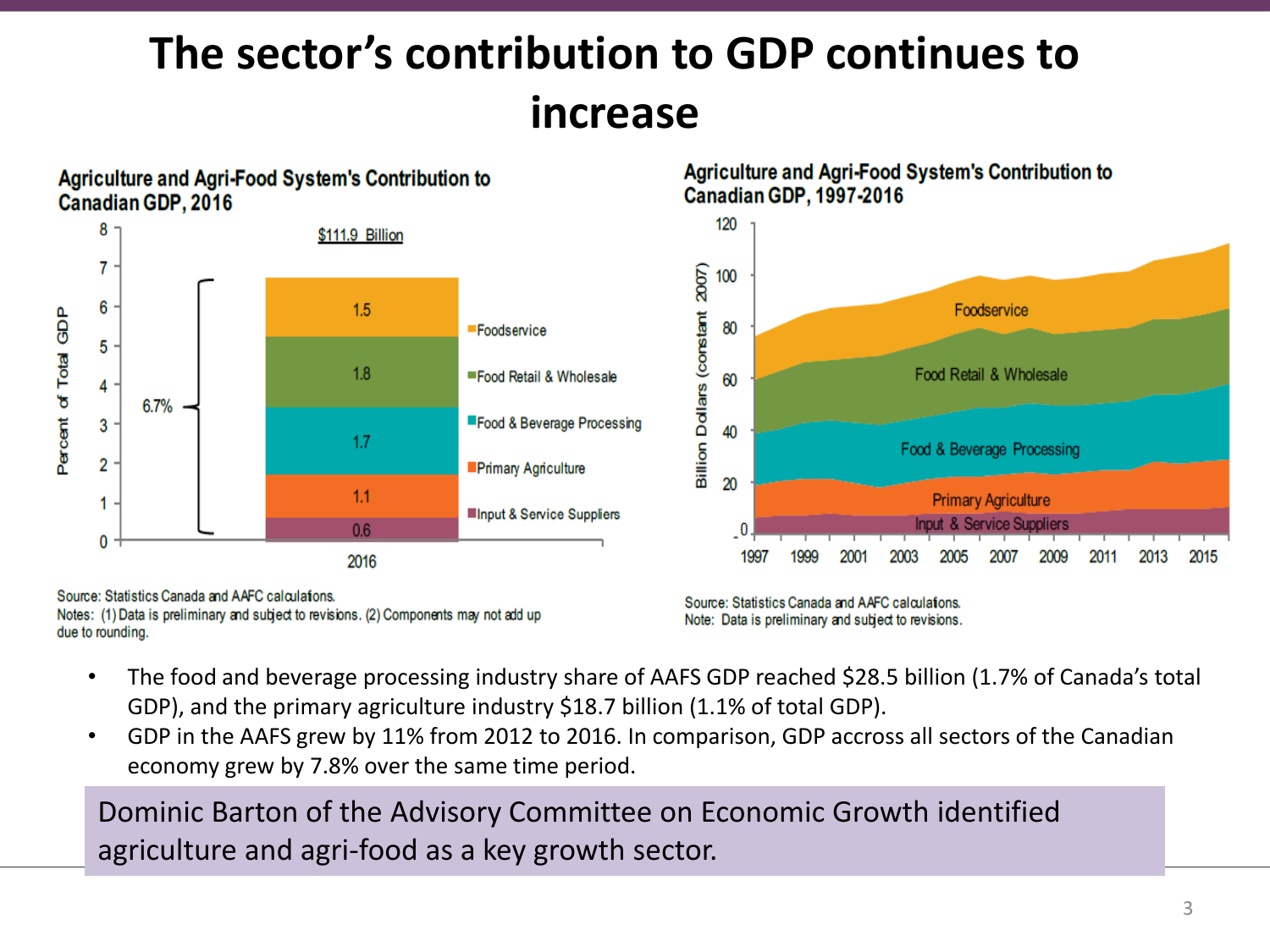### **Across the country primary agriculture underpins further value-added processing**

#### **Contribution of Primary Agriculture and Food and Beverage** Processing to Provincial GDP, 2016



Source: Statistics Canada and AAFC calculations. Note: Data is preliminary and subject to revisions.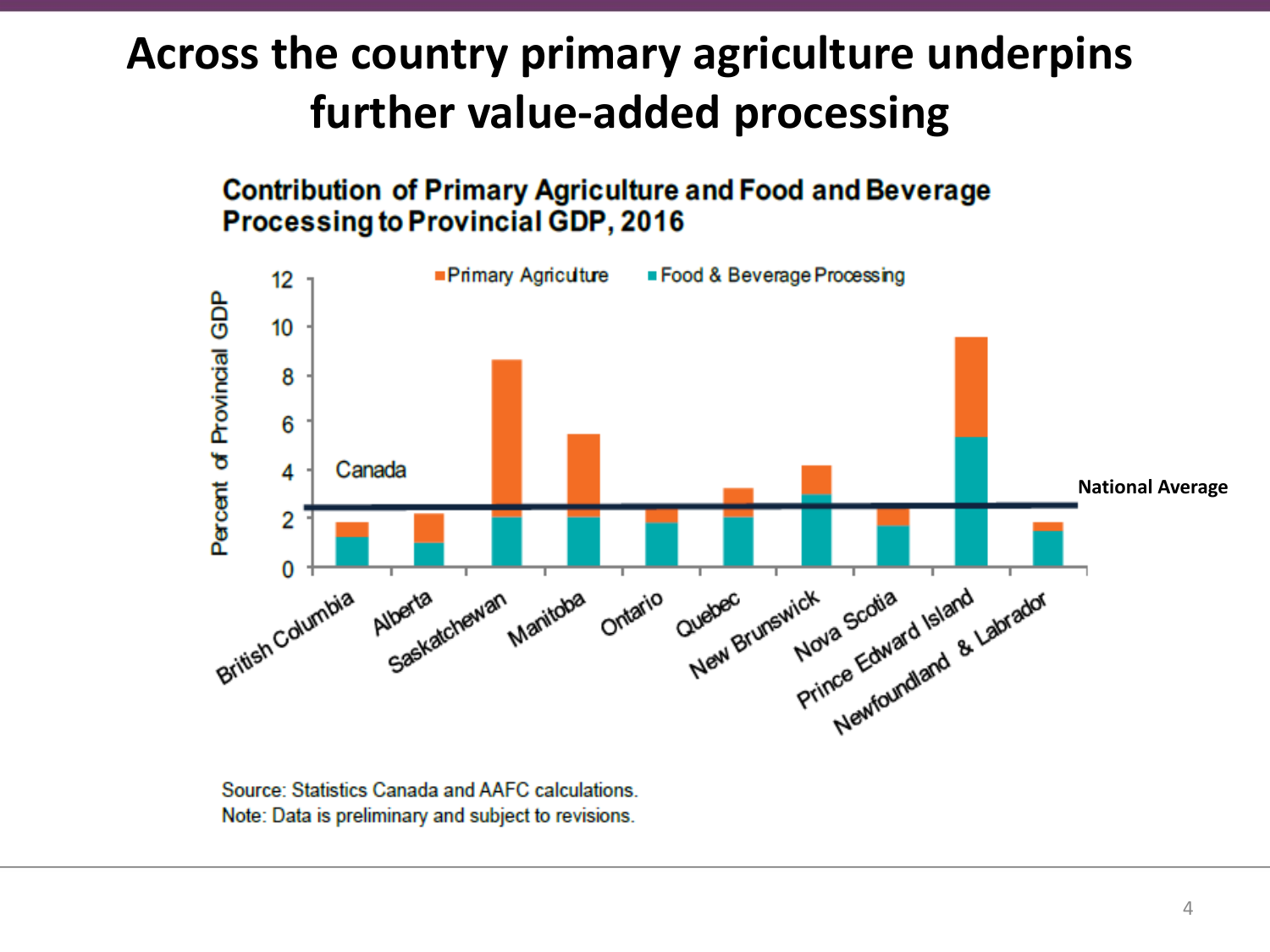### **Labour is critical to the success of the agriculture and agri-food system…**

#### **Agriculture and Agri-Food System's Contribution to Canadian Employment, 2016**



Source: Statistics Canada and AAFC calculations Notes: (1) Components may not add up due to rounding. (2) See glossary for the definition of employment.

**Agriculture and Agri-Food System's Contribution to** Canadian Employment, 1997-2016



Source: Statistics Canada and AAFC calculations. Note: See glossary for the definition of employment.

• In 2016, the AAFS employed approximately **2.3 million people**, representing 12.5% of total Canadian employment.